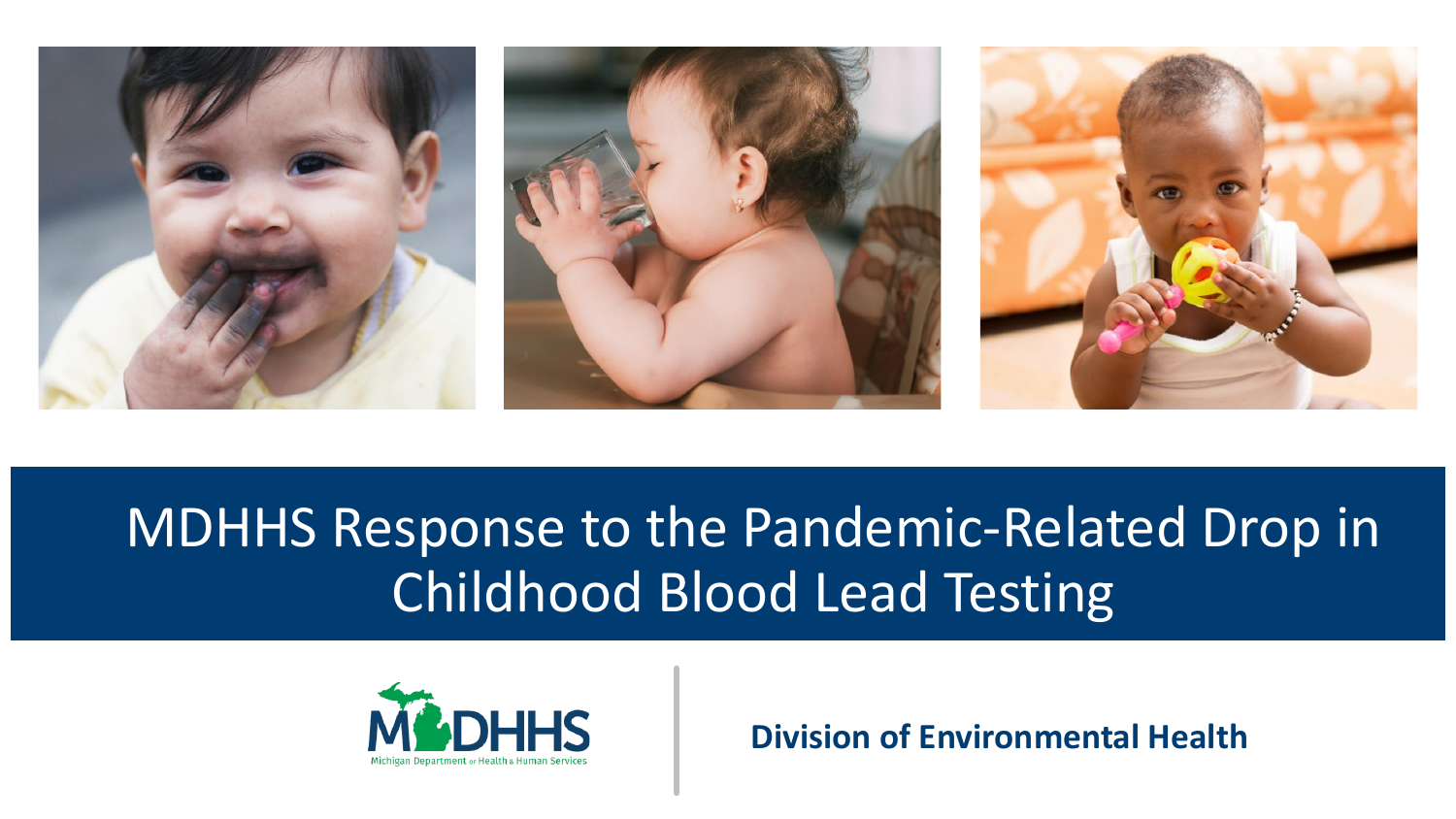Lead Testing Decreased During the Pandemic

#### **Number of Michigan Children <6 Years Tested for Blood Lead Annually**



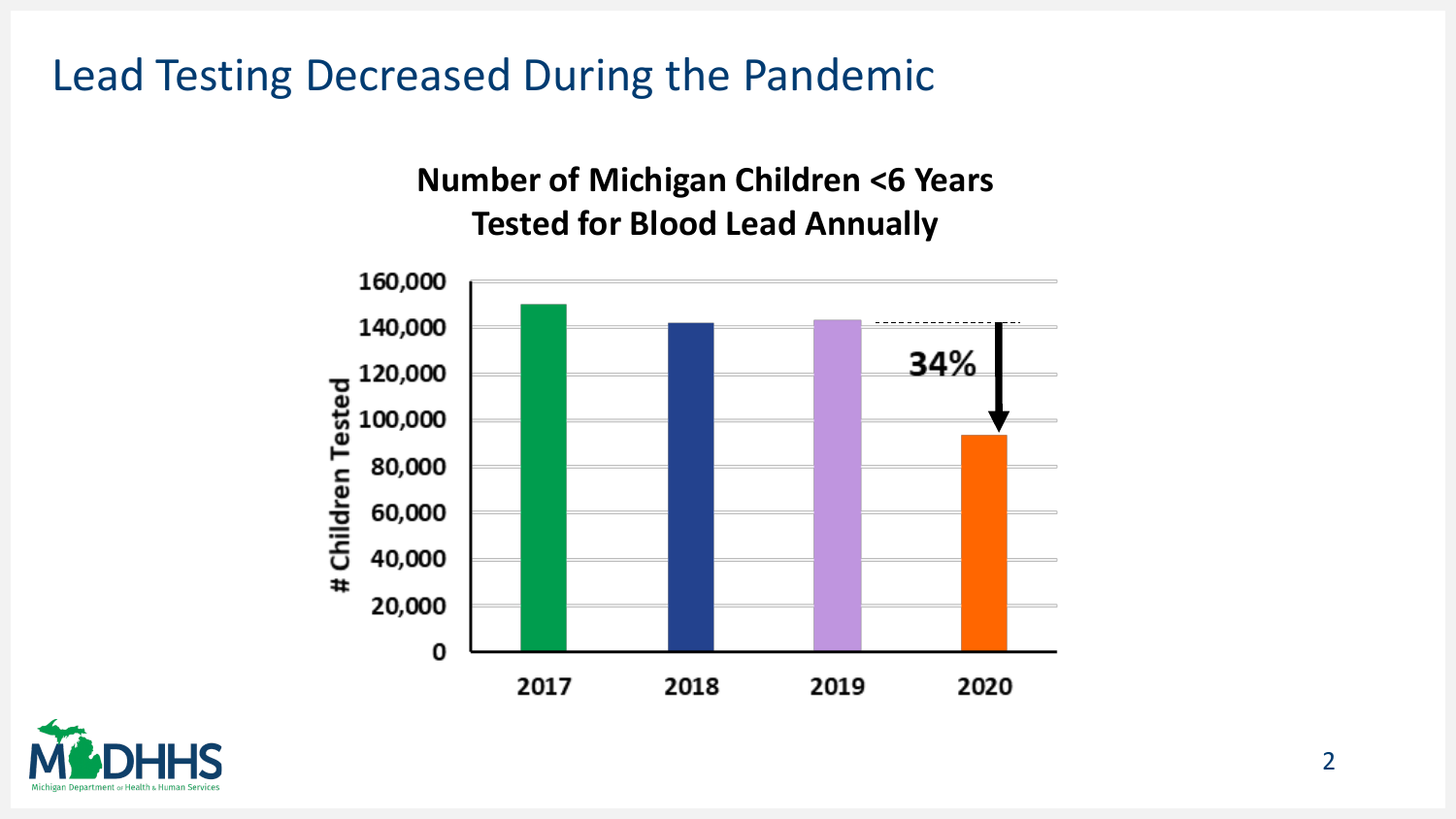### Testing Remains Below Baseline

#### Monthly Number of Children < 6 Years Tested for Blood Lead

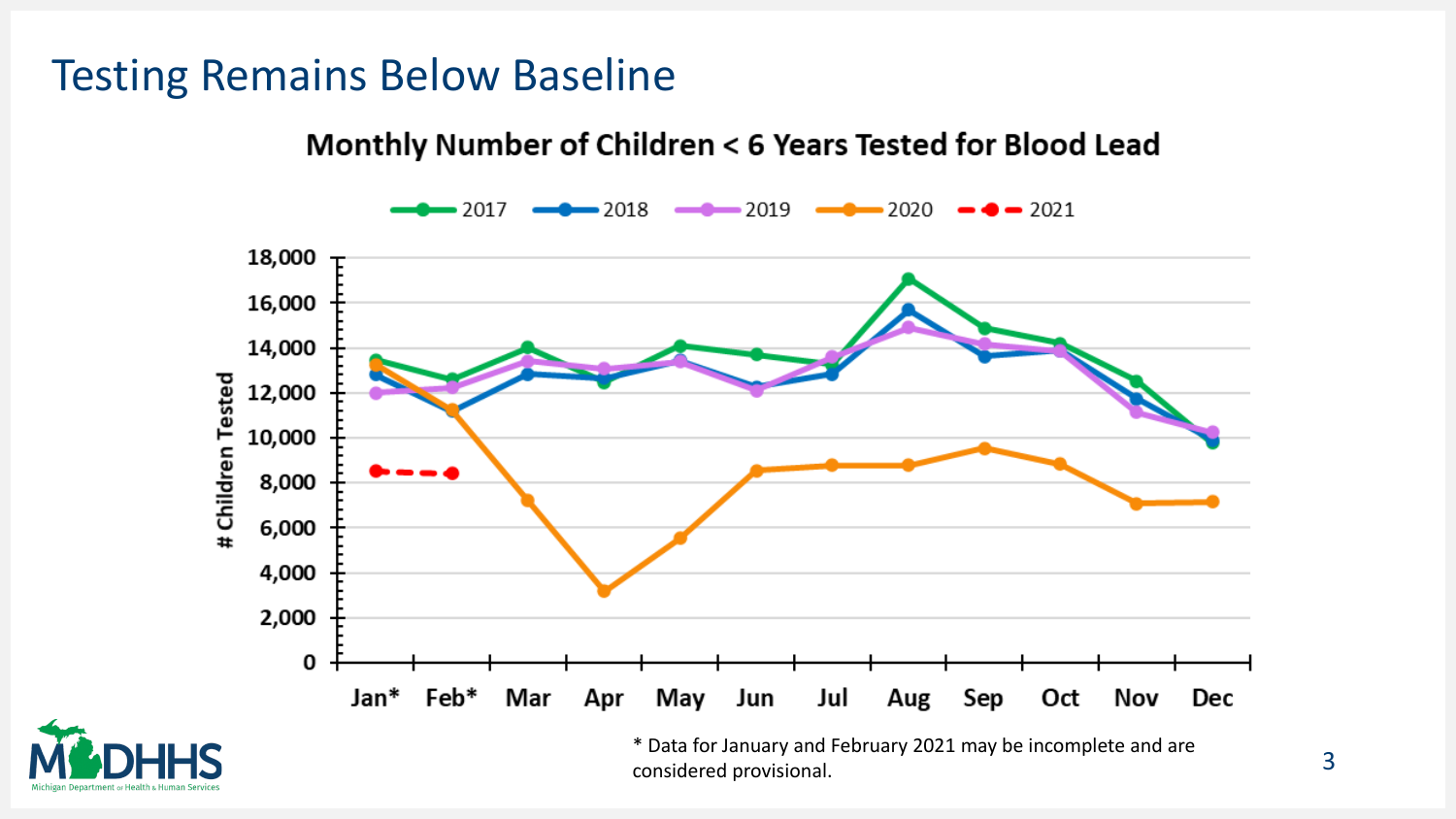### Factors Contributing to the Drop in Testing

Decrease in well child exams

Increase in virtual care

Closure of other contact points for lead testing- e.g. local health department clinics and Women, Infant and Children (WIC) clinics





4 Data are presented as a percentage change in the number of visits in a given week from the baseline week (week 10: March 1–7). "Typical year" data are from 2016 to 2019. Source: Ateev Mehrotra et al., *[The Impact of COVID-19 on Outpatient Visits in 2020: Visits Remained](https://www.commonwealthfund.org/publications/2021/feb/impact-covid-19-outpatient-visits-2020-visits-remained-stable-despite-late)  Stable, Despite a Late Surge in Cases* [\(Commonwealth Fund, Feb. 2021\). https://doi.org/10.26099/bvhf](https://doi.org/10.26099/bvhf-e411)e411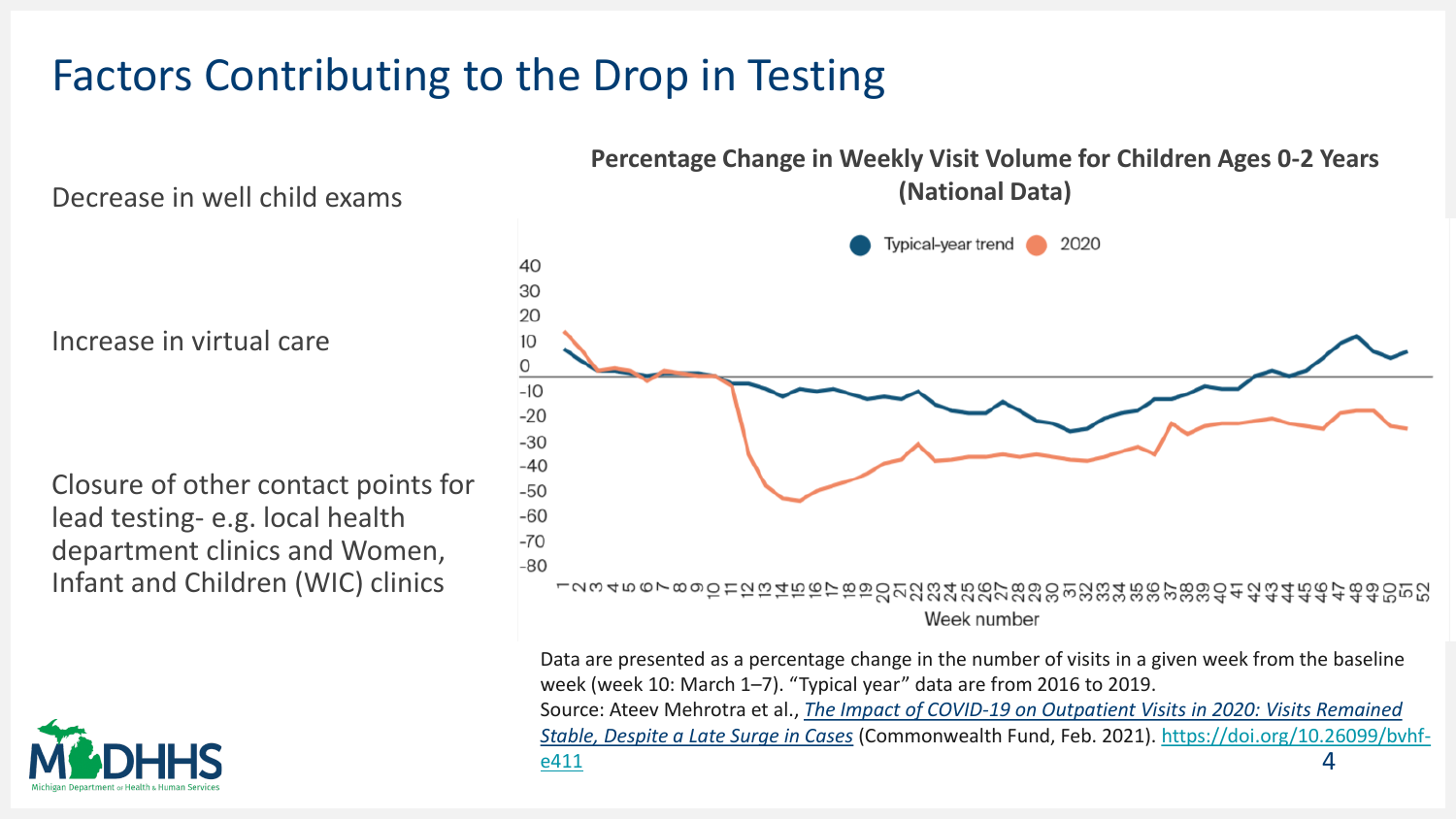### MDHHS Response: Raise Public Awareness

Statewide Media Campaign

- Television, radio, social media, & billboards
- Statewide, with particular focus on areas with largest drops in testing
- Anticipate 18-month campaign
- Major messages: Lead is an invisible threat. Talk to your child's health care provider about blood lead testing.

#### Postcard Mailing

- Will be sent to households in Michigan identified as having children under 6 years and living in older homes
- Major message: Talk to your child's health care provider about a blood lead test.



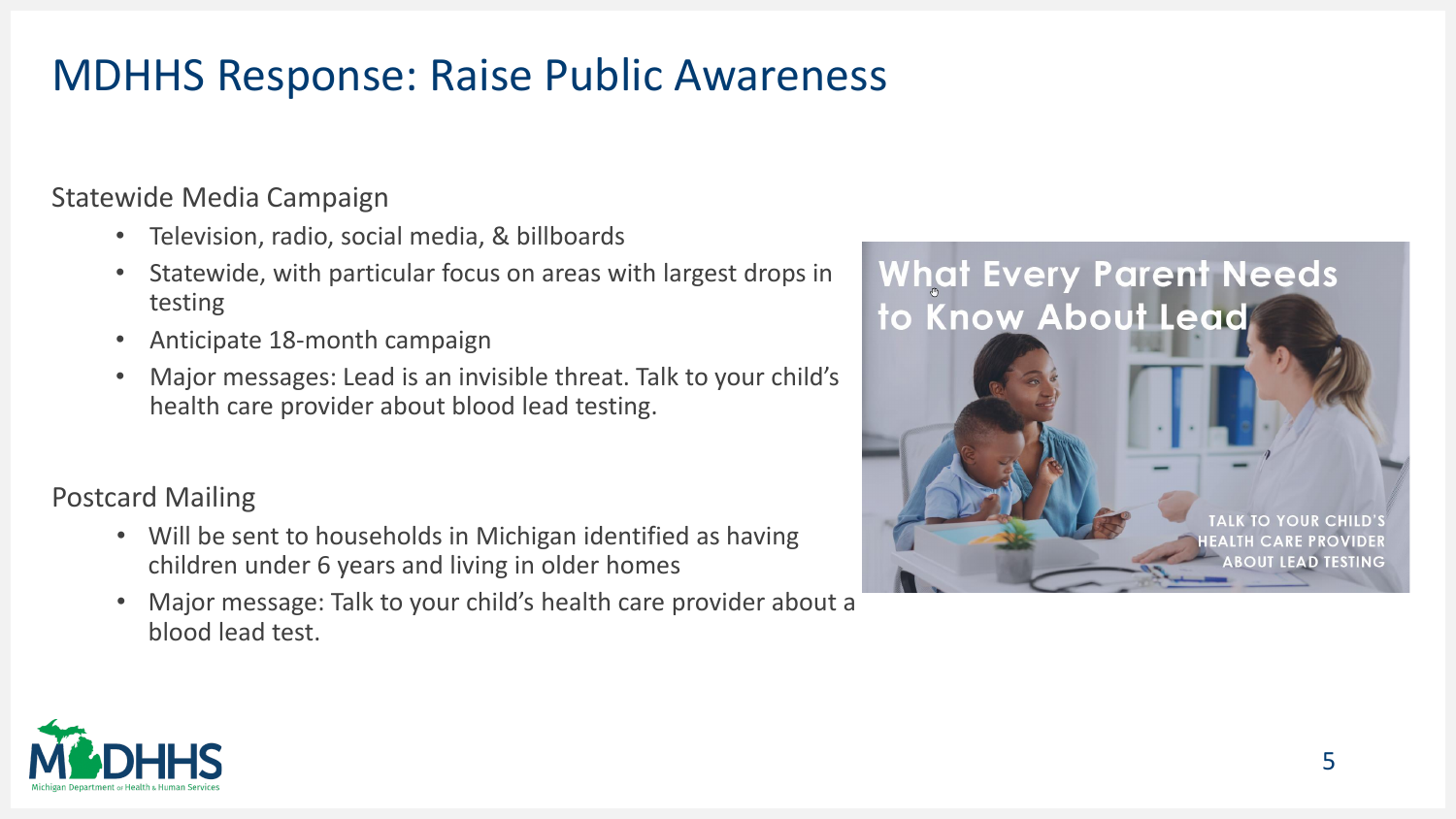### MDHHS Response: Mobile Testing Sites

Partnership with Wayne Mobile Health to provide blood lead testing in communities with action level exceedances for lead in water

- Health fairs
- Head Start programs
- Free-standing mobile blood lead testing events

Events are listed at [Michigan.gov/mileadsafe](michigan.gov/mileadsafe) as they are scheduled



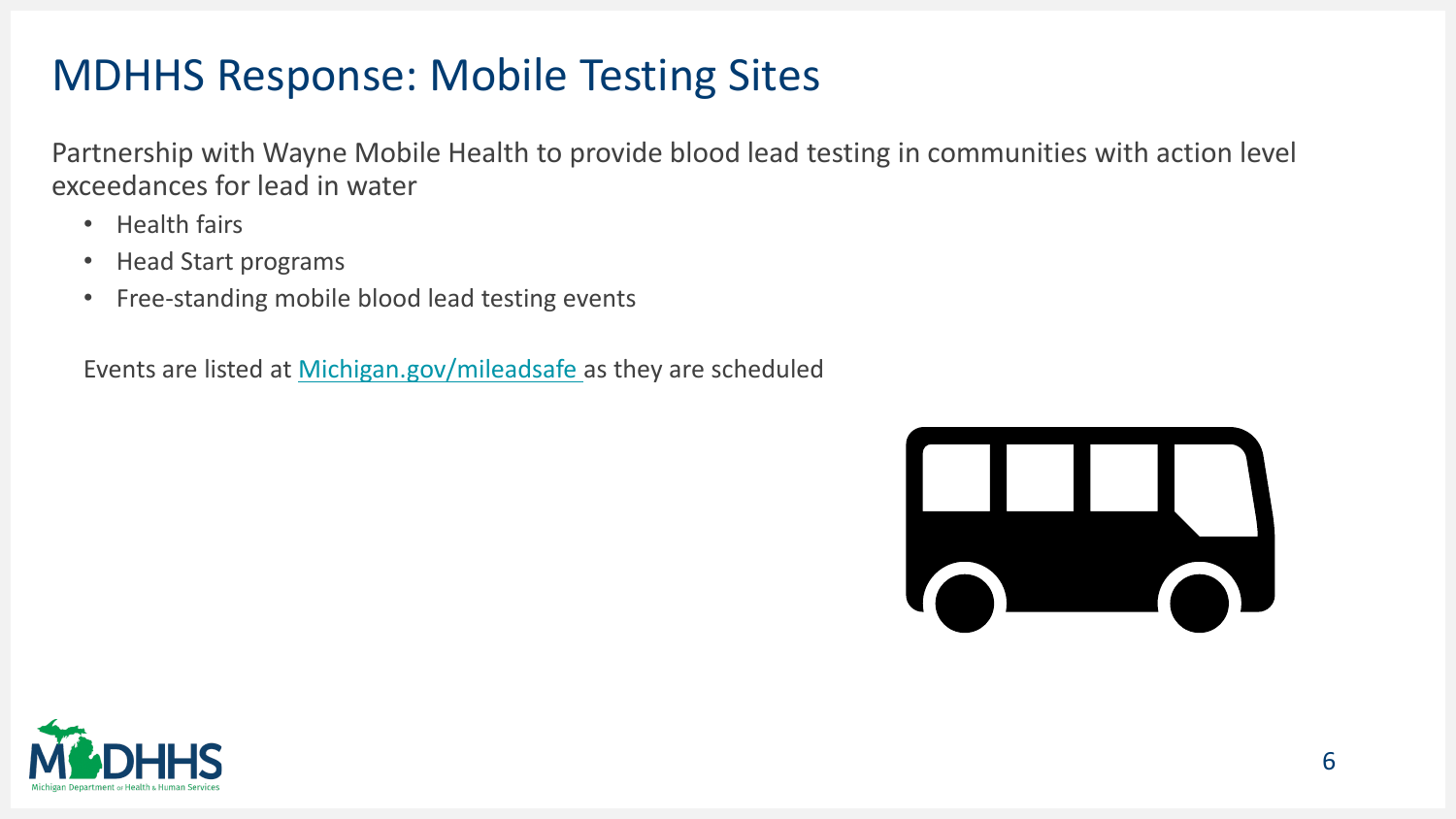## Health Care Provider Outreach and Education

Provider Resource Packet (co-branded with MiAAP)

- Mailing to 6,000+ providers who provide primary care to children
- Includes provider quick reference, lead-related posters and handouts, and contacts for public health.

 $\sqrt{c}$  care for  $\sqrt{c}$ I test for

#### Data Brief

• Distributed electronically to providers through professional organizations

#### Point-of-Care Equipment Project

Presentations/Educational Opportunities

- MDHHS will present the "Advocacy Lunch" at the Michigan Chapter of the American Academy annual meeting in September
- Direct practice outreach and presentations to physician trainees
- Lead Training Module available for continuing education credits

#### **Childhood Blood Lead Testing: Impact of COVID-19 MICHIGAN DATA BRIEF**



- Childhood blood lead testing has decreased during the pandemic.
- Early intervention for lead exposure is essential.
- There is no safe level of lead in blood.



- Contact your patients who are overdue for blood lead testing.
- Test for lead. Early identification of children with elevated blood lead levels allows intervention to eliminate ongoing exposure





To learn more about lead poisoning prevention and blood lead testing, contact the Childhood Lead **Poisoning Prevention Program:** 517-335-8885 or Michigan.gov/lead Jodated 4/2021

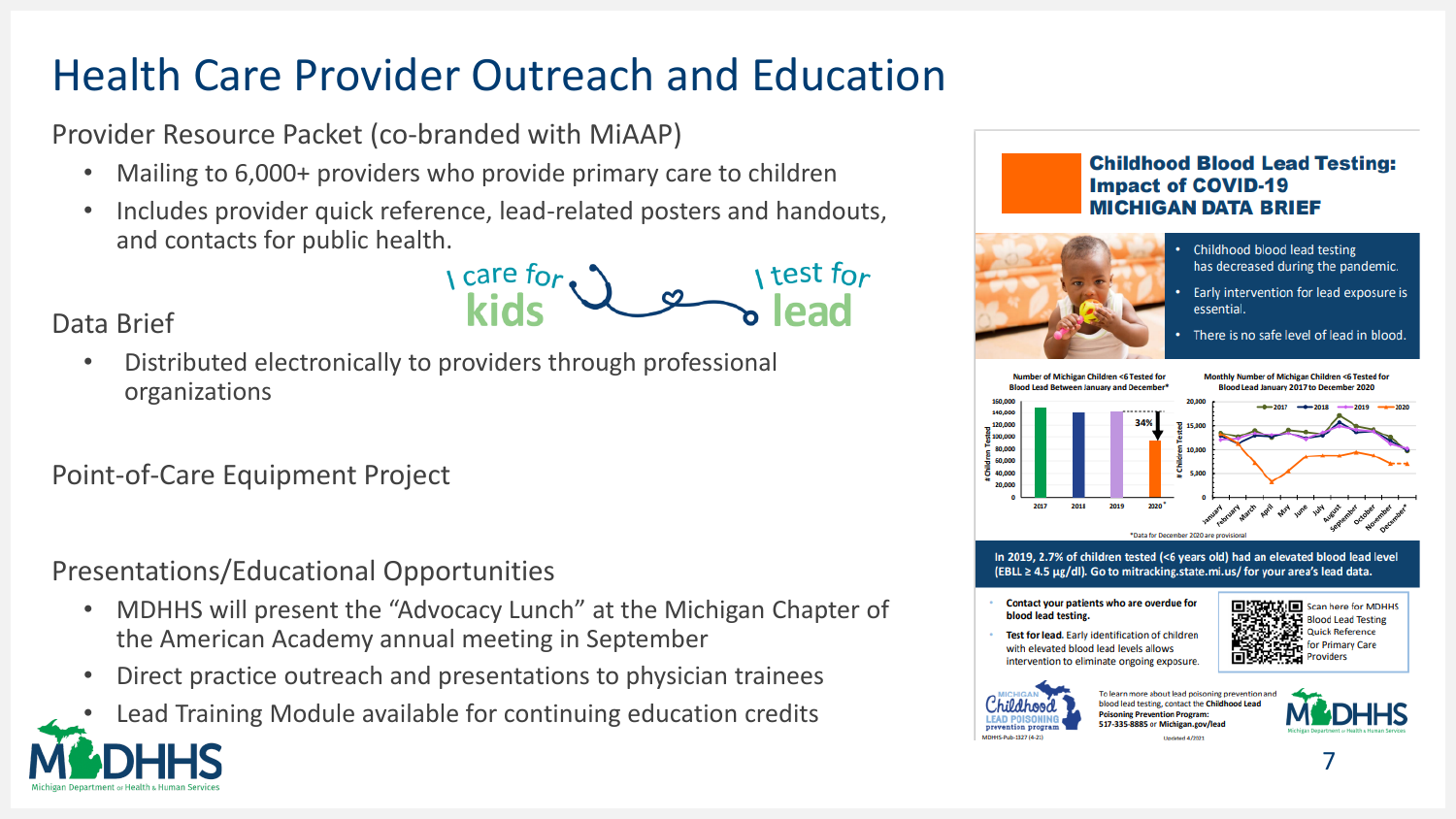### MDHHS Response: Data-driven Action

Quarterly COVID impact reports

- Provide data to Local Health Departments
- Identify areas with larger drops in testing and/or slower recovery

Updated data are available through 2020 on the MiTracking portal ([Michigan.gov/mitracking\)](http://www.michigan.gov/mitracking)

• Now includes zip code level data